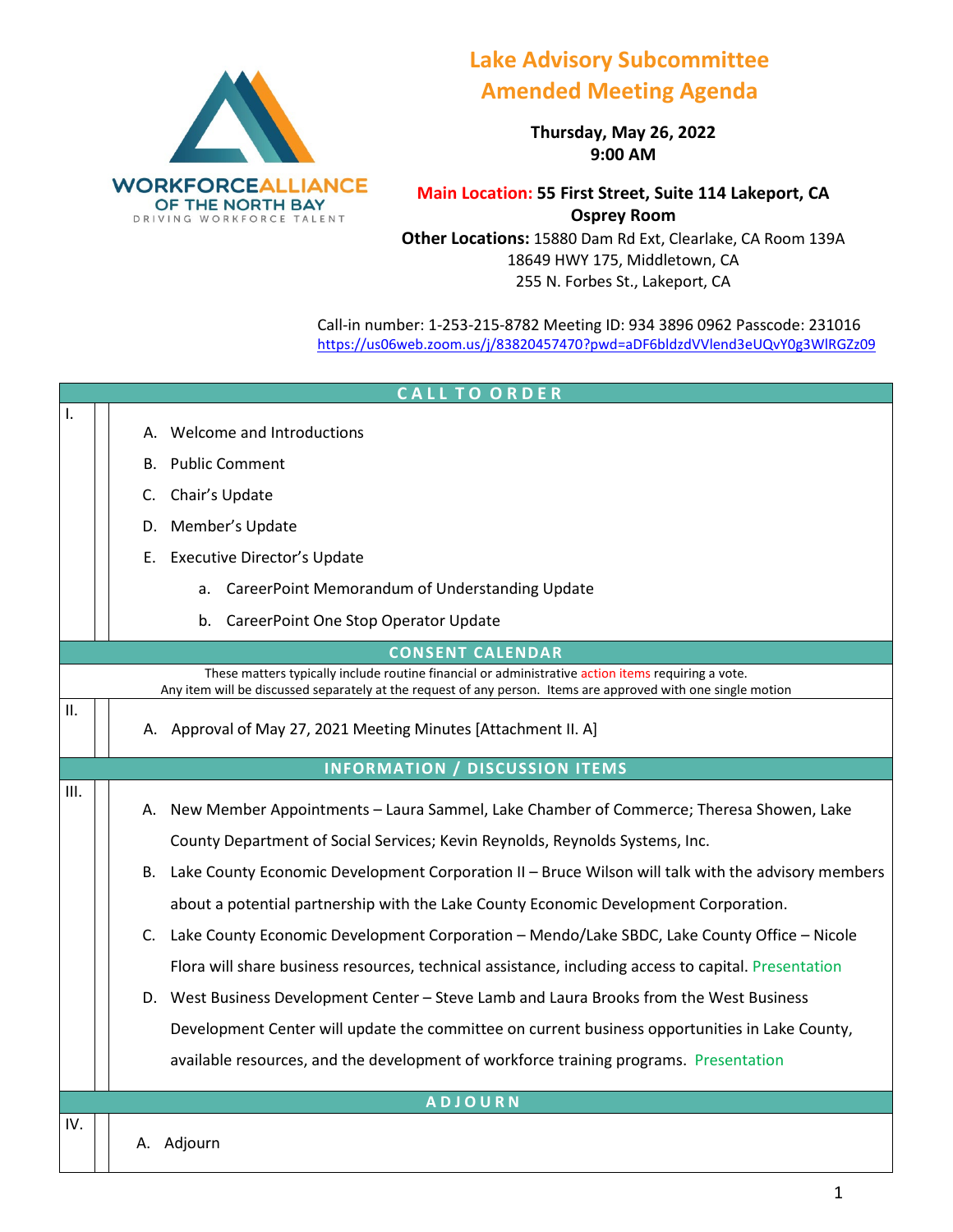Attachment II.A



## **Lake Advisory Subcommittee Meeting Minutes**

**Thursday, May 27, 2021 9:00 AM**

**1546 First Street, Napa, CA 94559**

**Call-in number: +1 669 900 9128 Meeting ID: 993 8244 4386 Passcode: 145535** <https://zoom.us/j/99382444386?pwd=UEdEa1lQU0IxSm5GdkRJNkQ4S2VCZz09>

|      | CALL TO ORDER                                                                                                                                                                                                                                                                                                               |
|------|-----------------------------------------------------------------------------------------------------------------------------------------------------------------------------------------------------------------------------------------------------------------------------------------------------------------------------|
| Ι.   | A. Welcome and Introductions<br>The meeting was called to order at 9:06 AM.<br>Members present: Chair Rebecca Southwick, Alan Flora, Euline Olinger, Mary Wilson.<br>Members absent: Paul Castro, Susan Parker.                                                                                                             |
|      | Workforce Alliance Staff Present: Executive Director Bruce Wilson; Operations Officer Laura Davis; Workforce<br>Development Specialist Sylwia Palczewska, Workforce Development Specialist Doug Orlando, Fiscal Officer<br>Taylor Swain.                                                                                    |
|      | <b>B.</b> Public Comment                                                                                                                                                                                                                                                                                                    |
|      | None.                                                                                                                                                                                                                                                                                                                       |
|      | <b>CONSENT CALENDAR</b>                                                                                                                                                                                                                                                                                                     |
|      | These matters typically include routine financial or administrative action items requiring a vote.<br>Any item will be discussed separately at the request of any person. Items are approved with one single motion                                                                                                         |
| II.  | A. Approval of February 25, 2021 Meeting Minutes [Attachment II. A]<br>Motion made as requested.<br>M/S: Mary Wilson / Alan Flora<br>Motion carried: 4-0<br>Yea: 4<br>Nay: 0<br>Abstentions: 0<br>Absent: Paul Castro, Susan Parker                                                                                         |
|      | <b>INFORMATION / DISCUSSION ITEMS</b>                                                                                                                                                                                                                                                                                       |
| III. | A. Chair's Update<br>Governing Board and Executive Committee Joint Session<br>a.<br>Member's Update<br>В.<br><b>Executive Director's Update</b><br>C.<br>D. PY 2021 Lake Advisory Subcommittee potential focus<br>Committee members discussed topics to concentrate on in PY 2021. Proposed topics will be discussed by the |
|      | Regional Board at their next meeting.                                                                                                                                                                                                                                                                                       |
|      |                                                                                                                                                                                                                                                                                                                             |